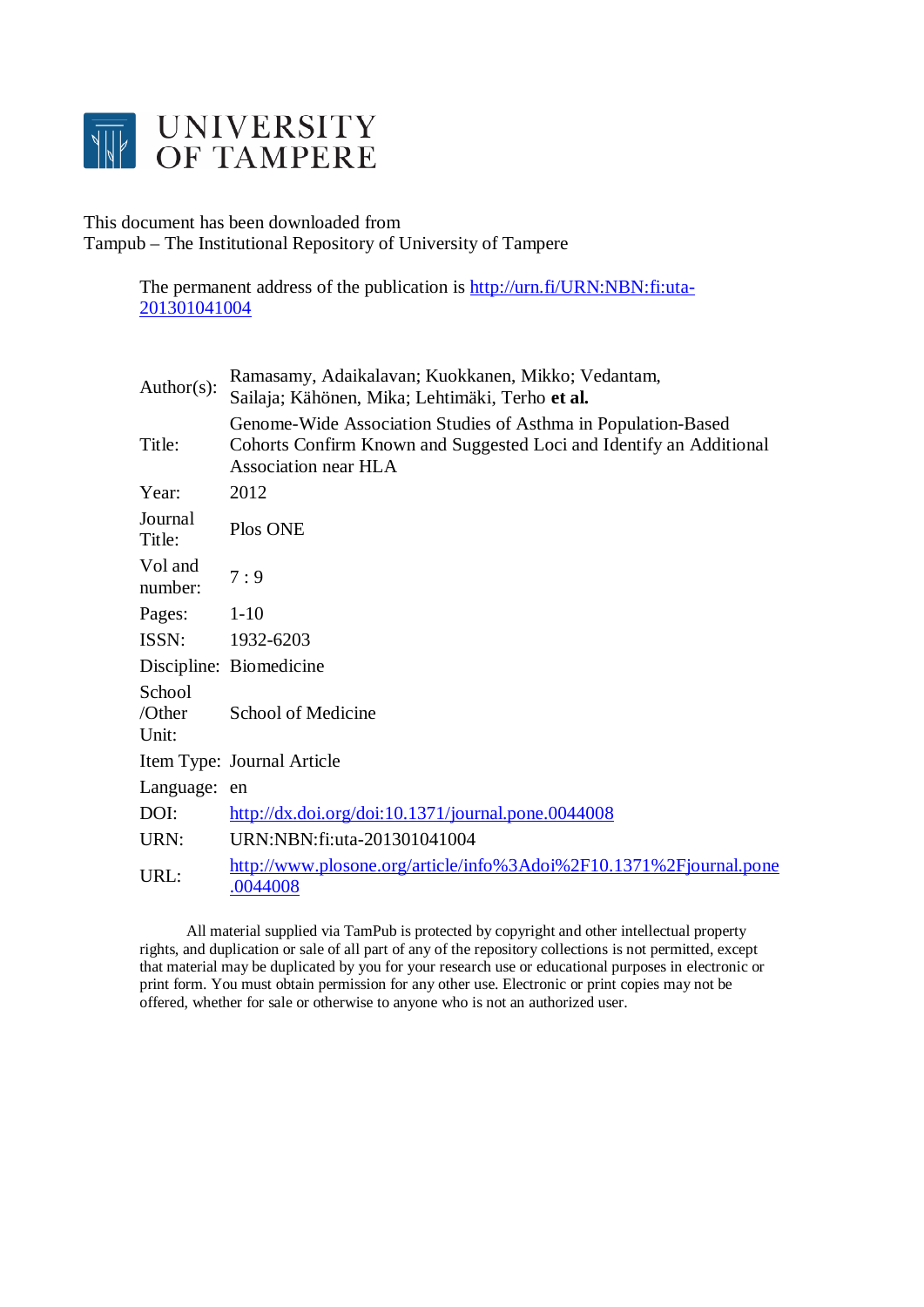# Genome-Wide Association Studies of Asthma in Population-Based Cohorts Confirm Known and Suggested Loci and Identify an Additional Association near HLA

Adaikalavan Ramasamy<sup>1,2,39</sup>, Mikko Kuokkanen<sup>49</sup>, Sailaja Vedantam<sup>5,69</sup>, Zofia K. Gajdos<sup>5,69</sup>, Alexessander Couto Alves<sup>2</sup>, Helen N. Lyon<sup>5,6</sup>, Manuel A. R. Ferreira<sup>7</sup>, David P. Strachan<sup>8</sup>, Jing Hua Zhao<sup>9</sup>, Michael J. Abramson<sup>10</sup>, Matthew A. Brown<sup>11</sup>, Lachlan Coin<sup>2</sup>, Shyamali C. Dharmage<sup>12</sup>, David L. Duffy<sup>7</sup>, Tari Haahtela<sup>13</sup>, Andrew C. Heath<sup>14</sup>, Christer Janson<sup>15</sup>, Mika Kähönen<sup>16</sup>, Kay-Tee Khaw<sup>17</sup>, Jaana Laitinen<sup>18</sup>, Peter Le Souef<sup>19</sup>, Terho Lehtimäki<sup>20</sup>, Australian Asthma Genetics Consortium collaborators<sup>¶</sup>, Pamela A. F. Madden<sup>14</sup>, Guy B. Marks<sup>21</sup>, Nicholas G. Martin<sup>7</sup>, Melanie C. Matheson<sup>12</sup>, Cameron D. Palmer<sup>5,6</sup>, Aarno Palotie<sup>22,23,24,25</sup>, Anneli Pouta<sup>26,27</sup>, Colin F. Robertson<sup>28</sup>, Jorma Viikari<sup>29</sup>, Elisabeth Widen<sup>23</sup>, Matthias Wjst<sup>30</sup>, Deborah L. Jarvis<sup>1,31</sup>, Grant W. Montgomery<sup>7</sup>, Philip J. Thompson<sup>32</sup>, Nick Wareham<sup>9</sup>, Johan Eriksson<sup>33,34,35,36</sup>, Pekka Jousilahti<sup>4</sup>, Tarja Laitinen<sup>37,38</sup>, Juha Pekkanen<sup>39,40</sup>, Olli T. Raitakari<sup>41,42</sup>, George T. O'Connor<sup>43,44</sup>, Veikko Salomaa<sup>4 $\ast^{\mathfrak{A}},$  Marjo-Riitta Jarvelin<sup>2,31,33,45,46 $\ast^{\mathfrak{A}},$  Joel N. Hirschhorn<sup>5,6,47 $\ast^{\mathfrak{A}}$ </sup></sup></sup>

1 Respiratory Epidemiology and Public Health, Imperial College London, London, United Kingdom, 2 Department of Epidemiology and Biostatistics, Imperial College London, London, United Kingdom, 3 Department of Medical and Molecular Genetics, King's College London, London, United Kingdom, 4 Department of Chronic Disease Prevention, National Institute for Health and Welfare, Helsinki, Finland, 5 Divisions of Genetics and Endocrinology, Children's Hospital, Boston, Massachusetts, United States of America, 6 Broad Institute, Cambridge, Massachusetts, United States of America, 7 The Queensland Institute of Medical Research, Brisbane, Australia, 8 Division of Community Health Sciences, St George's, University of London, London, United Kingdom, 9 MRC Epidemiology Unit, Institute of Metabolic Science, Addenbrooke's Hospital, Cambridge, United Kingdom, 10 Department of Epidemiology and Preventive Medicine, Monash University, Melbourne, Australia,, 11 University of Queensland Diamantina Institute, Princess Alexandra Hospital, Brisbane, Australia, 12 Centre for Molecular, Environmental, Genetic and Analytic Epidemiology, University of Melbourne, Melbourne, Australia, 13 Skin and Allergy Hospital, Helsinki University Hospital, Helsinki, Finland, 14 Washington University School of Medicine, St. Louis, Missouri, United States of America, 15 Department of Medical Sciences: Respiratory Medicine and Allergology, Uppsala University, Uppsala, Sweden, 16 Department of Clinical Physiology, Tampere University Hospital, Tampere, Finland, 17 Clinical Gerontology Unit, Addenbrooke's Hospital, Cambridge, United Kingdom, 18 Finnish Institute of Occupational Health, Oulu, Finland, 19 School of Paediatrics and Child Health, Princess Margaret Hospital for Children, Perth, Australia, 20 Department of Clinical Chemistry, University of Tampere and Tampere University Hospital, Tampere, Finland, 21 Woolcock Institute of Medical Research, University of Sydney, Sydney, Australia, 22 Wellcome Trust Sanger Institute, Wellcome Trust Genome Campus, Hinxton, United Kingdom, 23 Institute for Molecular Medicine Finland, University of Helsinki, Helsinki, Finland, 24 Medical and Population Genetics and Genetic Analysis Platform, The Broad Institute of MIT and Harvard, Cambridge, Massachusetts, United States of America, 25 Department of Medical Genetics, University of Helsinki and University Central Hospital, Helsinki, Finland, 26 Department of Children, Young People and Families, National Institute for Health and Welfare, Helsinki, Finland, 27 Institute of Clinical Medicine/Obstetrics and Gynecology, University of Oulu, Oulu, Finland, 28 Respiratory Medicine, Murdoch Children's Research Institute, Melbourne, Australia, 29 Department of Medicine, University of Turku, Turku, Finland, 30 Helmholtz Zentrum Munchen German Research Center for Environmental Health, Munich-Neuherberg, Germany, 31 MRC Health Protection Agency (HPA) Centre for Environment and Health, Imperial College London, London, United Kingdom, 32 Lung Institute of Western Australia and Centre for Asthma, Allergy and Respiratory Research, University of Western Australia, Perth, Australia, 33 National Institute for Health and Welfare, Helsinki, Finland, 34 Unit of General Practice, Helsinki University Central Hospital, Helsinki, Finland, 35 Department of General Practice and Primary Health Care, University of Helsinki, Helsinki, Finland, 36 Folkhälsan Research Center, Helsinki, Finland, 37 Department of Pulmonary Diseases and Clinical Allergology, Turku University Hospital, Turku, Finland, 38 University of Turku, Turku, Finland, 39 Department of Environmental Health, National Institute for Health and Welfare (THL), Kuopio, Finland, 40 Institute of Public Health and Clinical Nutrition, University of Eastern Finland, Kuopio, Finland, 41 Research Centre of Applied and Preventive Medicine, University of Turku, Turku, Finland, 42 Department of Clinical Physiology, Turku University Hospital, Turku, Finland, 43 Pulmonary Center, Department of Medicine, Boston University School of Medicine, Boston, Massachusetts, United States of America, 44 The National Heart, Lung, and Blood Institute's Framingham Heart Study, Framingham, Massachusetts, United States of America, 45 Institute of Health Sciences, University of Oulu, Oulu, Finland, 46 Biocenter Oulu, University of Oulu, Oulu, Finland, 47 Department of Genetics, Harvard Medical School, Boston, Massachusetts, United States of America

# Abstract

Rationale: Asthma has substantial morbidity and mortality and a strong genetic component, but identification of genetic risk factors is limited by availability of suitable studies.

Objectives: To test if population-based cohorts with self-reported physician-diagnosed asthma and genome-wide association (GWA) data could be used to validate known associations with asthma and identify novel associations.

Methods: The APCAT (Analysis in Population-based Cohorts of Asthma Traits) consortium consists of 1,716 individuals with asthma and 16,888 healthy controls from six European-descent population-based cohorts. We examined associations in APCAT of thirteen variants previously reported as genome-wide significant ( $P < 5x10^{-8}$ ) and three variants reported as suggestive (P<5 $\times$ 10<sup>-7</sup>). We also searched for novel associations in APCAT (Stage 1) and followed-up the most promising variants in 4,035 asthmatics and 11,251 healthy controls (Stage 2). Finally, we conducted the first genome-wide screen for interactions with smoking or hay fever.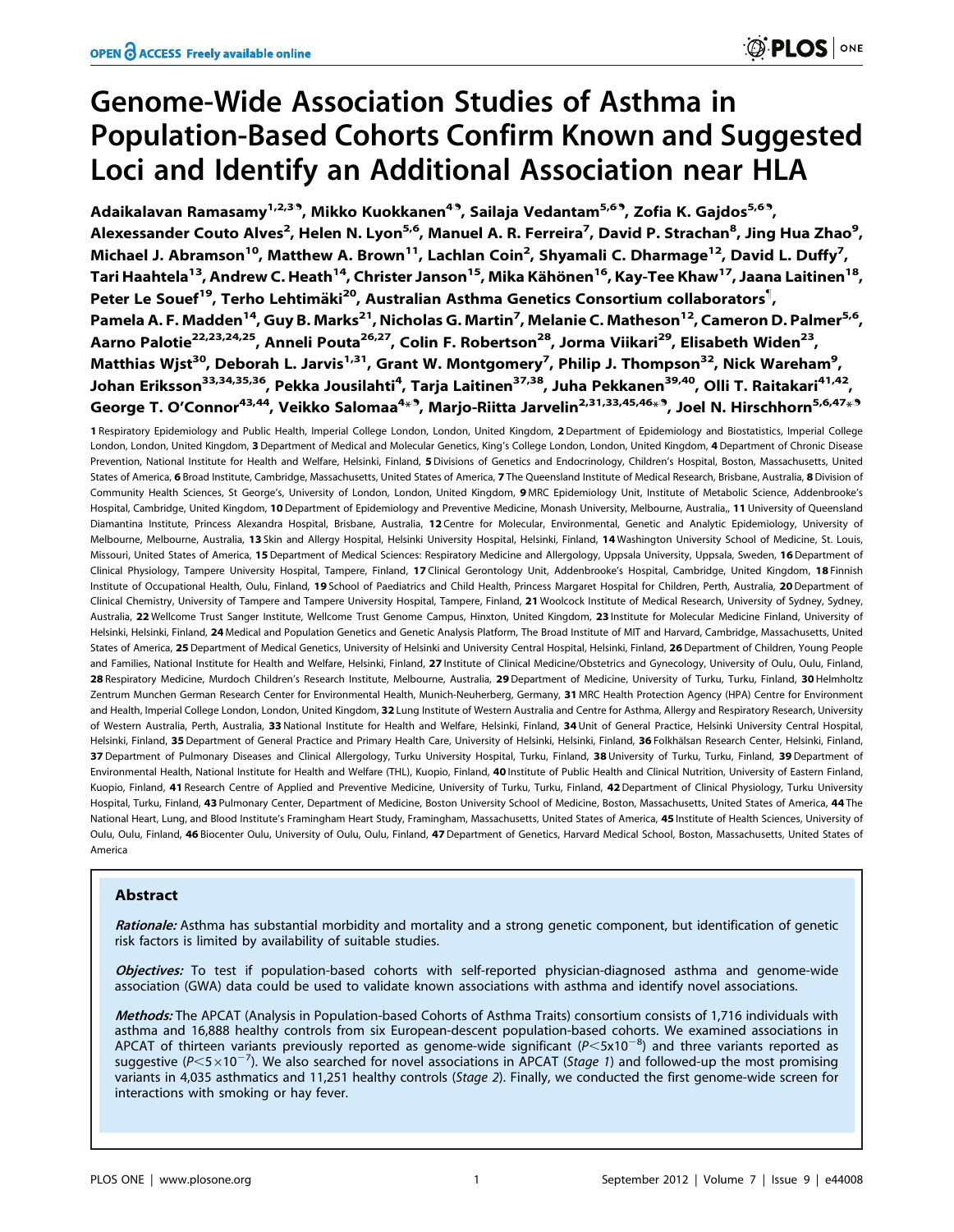Main Results: We observed association in the same direction for all thirteen previously reported variants and nominally replicated ten of them. One variant that was previously suggestive, rs11071559 in *RORA*, now reaches genome-wide<br>significance when combined with our data (P=2.4×10<sup>−9</sup>). We also identified two genome-wide significant asso rs13408661 near IL1RL1/IL18R1 ( $P_{\text{Stage1+Stage2}} = 1.1 \times 10^{-9}$ ), which is correlated with a variant recently shown to be associated with asthma (rs3771180), and rs9268516 in the HLA region ( $P_{\text{stage1+Stage2}} = 1.1x10^{-8}$ ), which appears to be independent of previously reported associations in this locus. Finally, we found no strong evidence for gene-environment interactions with smoking or hay fever status.

Conclusions: Population-based cohorts with simple asthma phenotypes represent a valuable and largely untapped resource for genetic studies of asthma.

Citation: Ramasamy A, Kuokkanen M, Vedantam S, Gajdos ZK, Couto Alves A, et al. (2012) Genome-Wide Association Studies of Asthma in Population-Based Cohorts Confirm Known and Suggested Loci and Identify an Additional Association near HLA. PLoS ONE 7(9): e44008. doi:10.1371/journal.pone.0044008

Editor: John R.B. Perry, Peninsula College of Medicine and Dentistry, United Kingdom

Received April 24, 2012; Accepted July 27, 2012; Published September 28, 2012

Copyright: © 2012 Ramasamy et al. This is an open-access article distributed under the terms of the Creative Commons Attribution License, which permits unrestricted use, distribution, and reproduction in any medium, provided the original author and source are credited.

Funding: Please see Supplementary Methods S1 for the details of the many charities, governmental bodies and scientific funding organisations that supported the study recruitment, phenotyping, DNA collection and genotyping for the studies involved in the discovery stage (Stage1) and replication stage (Stage2). The personal research funding supports are listed as follows: AR was supported through the European Commission (through project GABRIEL – contract #018996 under the Integrated Program LSH-2004-1.2.5-1) and the Department of Health, UK. ACA was funded by the European Commission, Framework 7 (grant #223367). The National Health and Medical Research Council, Australia (NHMRC) supported MARF through a project grant (#613627), MAB via a Principal Research Fellowship (#455836) and SCD, DLD, NGM, MCM and GWM via a fellowship scheme. AP acknowledges funding from The Academy of Finland Center of Excellence in Complex Disease Genetics (#213506 and 129680), the Wellcome Trust (#089062), the European Community's Framework 7 Programme and the ENGAGE Consortium (#201413). The Academy of Finland supported EW (#129287, #134839) and VS (#129494, #139635). JE was supported through Academy of Finland, Samfundet Folkhälsan, Finnish Diabetes Research Foundation, Finska Läkaresällskapet, Finnish Foundation for Cardiovascular Research; Yrjö Jahnsson Foundation and Foundation Liv och Hälsa. TL was supported by Foundation of the Finnish Anti-Tuberculosis and Allergy Associations. M-RJ has received financial support from the Academy of Finland, Biocenter Oulu, University of Oulu and National Heart Lung and Blood Institute (NHLBI) – National Institutes of Health (#5R01HL087679-02 through the STAMPEED program 1RL1MH083268-01). JNH was supported by a grant from the American Asthma Foundation for analysis of Framingham SHARe data for association with asthma. The funders had no role in study design, data collection and analysis, decision to publish, or preparation of the manuscript.

Competing Interests: The authors have declared that no competing interests exist.

\* E-mail: joelh@broadinstitute.org (JNH); m.jarvelin@imperial.ac.uk (M-RJ); veikko.salomaa@thl.fi (VS)

. These authors contributed equally to this work.

" Collaborators of the Asthma Genetics Consortium are listed in Supplementary Methods S1.

#### Introduction

Asthma, characterized by episodic breathlessness, chest tightness, coughing and wheezing, is estimated to affect 300 million people worldwide [1] and is associated with morbidity and economic costs that are comparable with other common chronic diseases [2,3]. As with many common diseases, asthma risk is determined by both genetic and environmental factors, and estimates of heritability (the proportion of variability in risk within a population due to inherited factors) range from 35 to 90% in twin studies [4,5,6]. However, only a handful of genetic variants have thus far been validated as associated with asthma risk at stringent levels of statistical significance.

The first genome-wide association (GWA) study for asthma [7] was conducted in 2007, with 994 child-onset asthmatics and 1,243 non-asthmatics. This study implicated a locus near  $ORMDL3 - a$ gene not previously suspected to have a role in asthma susceptibility. Although the initial association did not reach a widely used threshold for genomewide significance in discovery samples  $(P<5\times10^{-8})$ , the association was subsequently replicated, including numerous independent studies, particularly in European-derived and Hispanic populations [8,9,10,11]. Subsequent GWA studies of asthma identified variants in PDE4D [12] and DENND1B [13] associated with asthma at genome-wide significant levels, although the proposed variant in DENND1B showed considerable heterogeneity of associations between different populations. In a GWA study of severe asthma, two other loci narrowly missed genome-wide significance [14]: one in the HLA region, and one near RAD50, (a locus previously shown to be

associated with total IgE levels) [15]. A GWA study of eosinophil counts with follow-up testing in asthma case-control studies identified variants near IL1RL1/IL18R1 and IL33 as being associated with asthma [16]. More recently, a meta-analysis of 23 GWA studies by the GABRIEL consortium [17] studied 10,365 physician-diagnosed asthmatics and 16,110 participants without asthma. They observed associations with asthma, particularly childhood-onset asthma, at multiple loci (ORMDL3/GSDMB, IL1RL1/IL18R1, HLA-DQ, IL33, SMAD3, and IL2RB). Several additional loci in this study narrowly missed the genome-wide significance threshold. Most recently, GWA studies in largely non-European ancestries [18,19] confirmed some of the loci discovered in Europeans, and identified additional associations at PYHIN1, USP38-GAB1, an intergenic region of 10p14, and a gene-rich region of 12q13. A very recent GWA study of severe asthma in Europeans found strong evidence for two previously established loci (ORMDL3/GSDMB and IL1RL1/IL18R1) in patients with severe asthma but did not identify any novel loci [20].

Many of the above findings have come from GWA studies on samples specifically established for the investigation of allergy and asthma, often with rich phenotypic information on asthma and related diseases. While such detailed phenotypic information is extremely valuable, collection of such samples is resourceintensive, potentially limiting the sample size. As for all other polygenic traits, sample sizes of current GWA studies of asthma are a limiting factor in the search for genetic risk factors [21]. Expanding GWA studies to include additional cohorts that may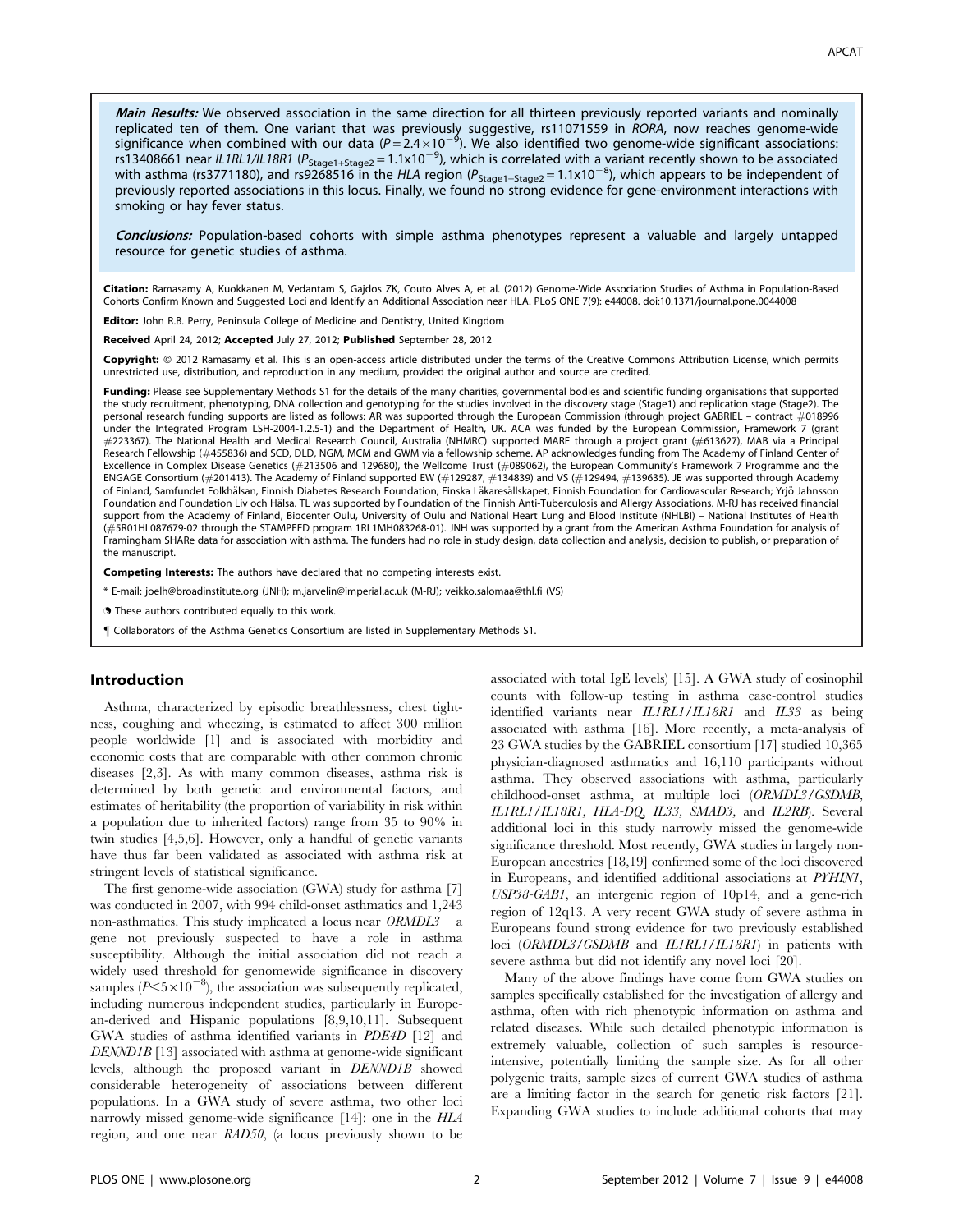not have such detailed phenotypic information could increase the power to detect associations.

One route to increasing power may be found in the numerous population-based cohorts with existing genome-wide genotype data that also have basic information on doctor-diagnosed asthma, but have not been comprehensively analyzed for associations with asthma. The idea of reanalyzing existing GWA data is similar to the approach adopted by consortia studying quantitative traits that are routinely measured in many studies, such as height and weight [22,23]. However, unlike anthropometric measures, asthma is a disease where diagnostic criteria may not always be consistent [24,25,26]. As such, it is uncertain whether the rather minimal phenotype of a self-report of doctor-diagnosed asthma is sufficient to be useful in genetic studies of asthma.

In this paper, we test whether a self-report of doctor-diagnosed asthma in population-based cohort could be used to replicate findings previously reported by other asthma GWA studies or identify novel genetic associations with asthma. To achieve this aim, we formed the Analysis in Population-based Cohorts for Asthma Traits (APCAT) genetics consortium, which currently includes 18,604 adults of European ancestry (1,716 cases and 16,888 controls) from six population-based cohorts with GWA data. To study further the top hits emerging from the metaanalyses of APCAT (Stage 1), we utilized  $in-silico$  replication data (Stage 2) from 15,286 adults of European ancestry (4,035 cases and 11,251 controls). We were able both to replicate known signals and to identify new associations, indicating that genetic studies of asthma in population-based cohorts are likely to be useful complements to more focused studies of asthma.

# Results

The APCAT genetics consortium includes 1,716 individuals with asthma diagnosed (ever) by a physician, and 16,888 nonasthmatic controls, from six population-based cohorts (Table 1). Genome-wide genotyping was conducted on available platforms and, after standard quality control (see Methods), subsequently imputed to  $\sim$  2.5 million autosomal SNPs using the HapMap CEU reference panel (Table S1). Association studies with asthma used an additive genetic model and were adjusted for sex, ancestry-informative principal components and (in non-birth cohorts) for age; we also controlled for relatedness in family-based cohorts. We meta-analyzed the study-specific results using a fixed effect model and considered  $\sim$  2.2 million SNPs with imputation quality  $>0.30$  and minor allele frequency  $>5\%$ . We applied genomic control at the individual study level and again after metaanalysis to correct for inflation of test statistics due to any systematic bias. The individual study genomic control inflation factors were modest ( $\lambda_{\text{GC}} \leq 1.02$  for all studies; **Table S1**). We also explored whether stratifying the individual cohorts by smoking status or by the presence of allergic symptoms prior to meta-analysis substantially affected our results. We observed strong correspondences between the unstratified and stratified analyses (Figure S1), and therefore primarily report on the unstratified results as a simpler main analysis with slightly improved power.

# Analysis of genetic variants previously associated with asthma

To test whether the population-based cohorts and the phenotype of self-reported doctor-diagnosed asthma could be used to detect associations, we analyzed thirteen SNPs in nine genomic loci that had shown genome-wide significant associations in previously published GWA studies of European ancestry individuals. Encouragingly, the APCAT results (Table 2) are directionally consistently for all thirteen SNPs, and nominally replicate (one-tailed  $P<0.05$ ) ten of these thirteen SNPs. We were unable to assess the PYHIN1 variant reported as associated with asthma in African-Americans [18] as this variant is monomorphic in European populations. For variants discovered in Japanese individuals [19,27], it is harder to interpret replication in our samples because of differences in LD. Nevertheless, we examined the associations in APCAT for the reported lead SNPs and additional SNPs in LD in the HapMap JPT sample. For two out of the four loci, the associations showed directional consistency, with one association nominally replicated (rs1701704 in IKZF4,  $p = 0.00132$ , see **Table S2**).

We also examined three SNPs where previous evidence was strongly suggestive  $(P<5\times10^{-7}$  for association with asthma) but not genome-wide significant (Table 2), and one of them, rs11071559 in RORA, is strongly supported in our data (Reported  $P = 1.1 \times 10^{-7}$ ;  $P_{APCAT} = 0.0031$ ). The combined evidence of association at *RORA* ( $P = 2.4 \times 10^{-9}$ ) now surpasses the genomewide significance threshold, and therefore rs11071559 represents a new genome-wide significant association with asthma. We note that the RORA locus is 6.4 Mb away from a known asthma variant (rs744910 near SMAD3), but these two loci are independent, because there is low linkage disequilibrium between these two variants (pairwise linkage disequilibrium,  $r^2 = 0.01$  in HapMap CEU panel) and because the association estimates for these two variants are virtually unchanged when conditioned on each other (Table S3).

#### Search for novel asthma risk loci in APCAT

Having established the validity and utility of our populationbased studies, we next examined the results of a genome-wide meta-analysis of the studies within APCAT (Figure S2), with the goal of identifying novel associations with asthma. An inspection of the quantile-quantile plots (Figure S2) and the low genomic inflation factor ( $\lambda = 1.01$ ) of the meta-analyses indicate that there is little evidence of confounding by population stratification or other technical artifacts.

To test whether some of the top results from the APCAT analysis could represent valid associations with asthma, we considered the most strongly associated 14 SNPs from independent loci within the APCAT results (Stage1 in Table 3). We obtained in silico replication data for 14 top SNPs from several additional studies of asthma, including two population based cohorts. These replication studies consisted of the 1958 British Birth Cohort (B58C), Australian Asthma Genetics Consortium (AAGC), the second survey of the European Community Respiratory Health Survey (ECRHS2) and the European Prospective Investigation of Cancer in Norfolk (EPIC-Norfolk) (Table S1). The results from the replication studies (Stage2) and a meta-analysis of these results with the APCAT data (Stage  $1 +$ Stage 2) are summarized in **Table 3**.

The most strongly replicated SNP is rs13408661 near the IL1RL1 and IL18R1 genes, with the combined  $P$  value reaching genome-wide significance  $(P_{\text{Stage1}} = 3.9 \times 10^{-6}; P_{\text{Stage2}} = 3.2 \times 10^{-5}; P_{\text{Stage2}} = 1.1 \times 10^{-9}; \text{ Figure 1).}$  This SNP lies approximately 31.1 kb from rs3771166 (pairwise  $r^2 = 0.157$ ) identified by GABRIEL [17] and 2.6 kb from rs1420101  $(r^2 = 0.053)$  identified by an earlier study [16] as genetic risk factors for asthma. Conditioning rs13408661 on either rs3771166 or rs1420101 did not substantially reduce the signal of association in APCAT (Table S3), implying that rs13408661 represents a different signal of association at this locus. Interestingly, a previous study focusing on previously reported risk loci for asthma in a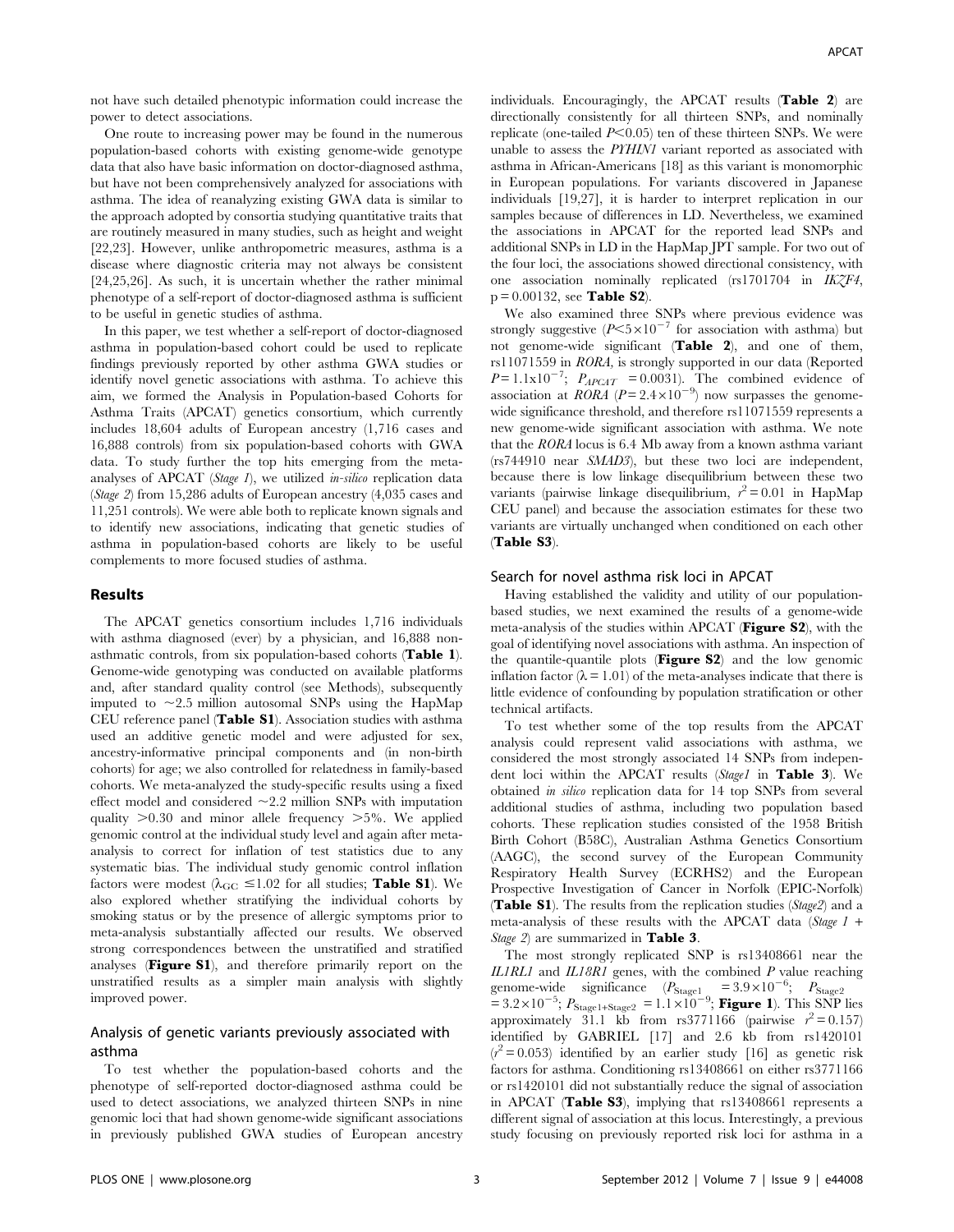| Ì<br>$\overline{ }$ |
|---------------------|
| ì<br>Ξ              |
| J<br>ı<br>ľ         |
| j                   |
|                     |
|                     |
|                     |

|                                                                                                                                                                                                                                                            | # Asthmatics    | Non-asthmatic        | Mean age at    |        | % non-  | % individuals without |                                                                                |
|------------------------------------------------------------------------------------------------------------------------------------------------------------------------------------------------------------------------------------------------------------|-----------------|----------------------|----------------|--------|---------|-----------------------|--------------------------------------------------------------------------------|
| Study                                                                                                                                                                                                                                                      | cases           | # Non-as<br>Controls | questionnaire  | % male | smokers | hayfever              | <b>Genotyping platform<sup>a</sup></b>                                         |
| Stage1: APCAT studies for discovery                                                                                                                                                                                                                        |                 |                      |                |        |         |                       |                                                                                |
| FINRISK                                                                                                                                                                                                                                                    | 160             | 1,705                | 52             | 57.7%  | 47.8%   | 58.8%                 | Illumina Quad 610K (CorroGene), Affymetrix<br>6.0 (MIGen)                      |
| Framingham Heart Study (FHS)                                                                                                                                                                                                                               | 797             | 6,463                | 44             | 43.9%  | 43.0%   | 37.7%                 | Affymetrix 5.0                                                                 |
| Health 2000 (H2000)                                                                                                                                                                                                                                        | 153             | 1,841                | 49             | 51.1%  | 47.1%   | 67.6%                 | Illumina Quad 610K (GeneMets), Illumina<br>370K (HDL)                          |
| Helsinki Birth Cohort (HBC)                                                                                                                                                                                                                                | 123             | 1,533                | 62             | 43.3%  | 42.3%   | 70.4%                 | Illumina 670K                                                                  |
| Northern Finland Birth Cohort 1966 (NFBC1966)                                                                                                                                                                                                              | 364             | 3,502                | స్             | 48.2%  | 37.0%   | 64.4%                 | Illumina CNV370-Duo                                                            |
| Young Finns Study (YFS)                                                                                                                                                                                                                                    | $\frac{611}{2}$ | 1,844                | 37             | 45.7%  | 49.8%   | 77.1%                 | Illumina 670K                                                                  |
| <b>Total for Stage1</b>                                                                                                                                                                                                                                    | 1,716           | 888<br><u>َی</u>     |                |        | 43.3%   | 55.6%                 |                                                                                |
| Stage2: in-silico replication                                                                                                                                                                                                                              |                 |                      |                |        |         |                       |                                                                                |
| 1958 British Birth Cohort (B58C)                                                                                                                                                                                                                           | 986             | 3,211                | $\overline{4}$ | 49.8%  | 28.9%   | 78.4%                 | Affymetrix 500K (WTCCC), Illumina 550K<br>(T1DGC), Illumina Quad 610 (GABRIEL) |
| Australian Asthma Genetics Consortium (AAGC) <sup>b</sup> 2,110                                                                                                                                                                                            |                 | 3,857                | 34             | 45.2%  | ≸       | ≸                     | Illumina CNV 370-Duo (28%), Illumina 610K<br>(72%)                             |
| European Community Respiratory Health Survey<br>follow-up (ECRHS 2)                                                                                                                                                                                        | 600             | 1,268                | 42             | 46.4%  | 45.7%   | 63.6%                 | Illumina Quad 610K                                                             |
| EPIC-Norfolk <sup>c</sup> population based                                                                                                                                                                                                                 | 216             | 2,005                | 59             | 46.8%  | 45.4%   | 87.9%                 | Affymetrix 500K                                                                |
| EPIC-Norfolk <sup>c</sup> obese cases                                                                                                                                                                                                                      | 123             | οι                   | 60             | 43.0%  | 44.3%   | 87.2%                 | Affymetrix 500k                                                                |
| <b>Total for Stage2</b>                                                                                                                                                                                                                                    | 4,035           | 251<br>Ξ             |                |        |         |                       |                                                                                |
| <sup>3</sup> See Table S1 for more information on genotyping, imputation and software used. <sup>b</sup> The characteristics of the studies in the AAGC are presented in Ferreira et al., 2011 [8]. <sup>C</sup> EPIC = European Prospective Investigation |                 |                      |                |        |         |                       |                                                                                |

Ċ I. 5.  $\overline{a}$  $\ddot{ }$ | "See **Table S1** for more information on<br>| and Nutrition.<br>| doi:10.1371/journal.pone.0044008.t001 and Nutrition.

doi:10.1371/journal.pone.0044008.t001

APCAT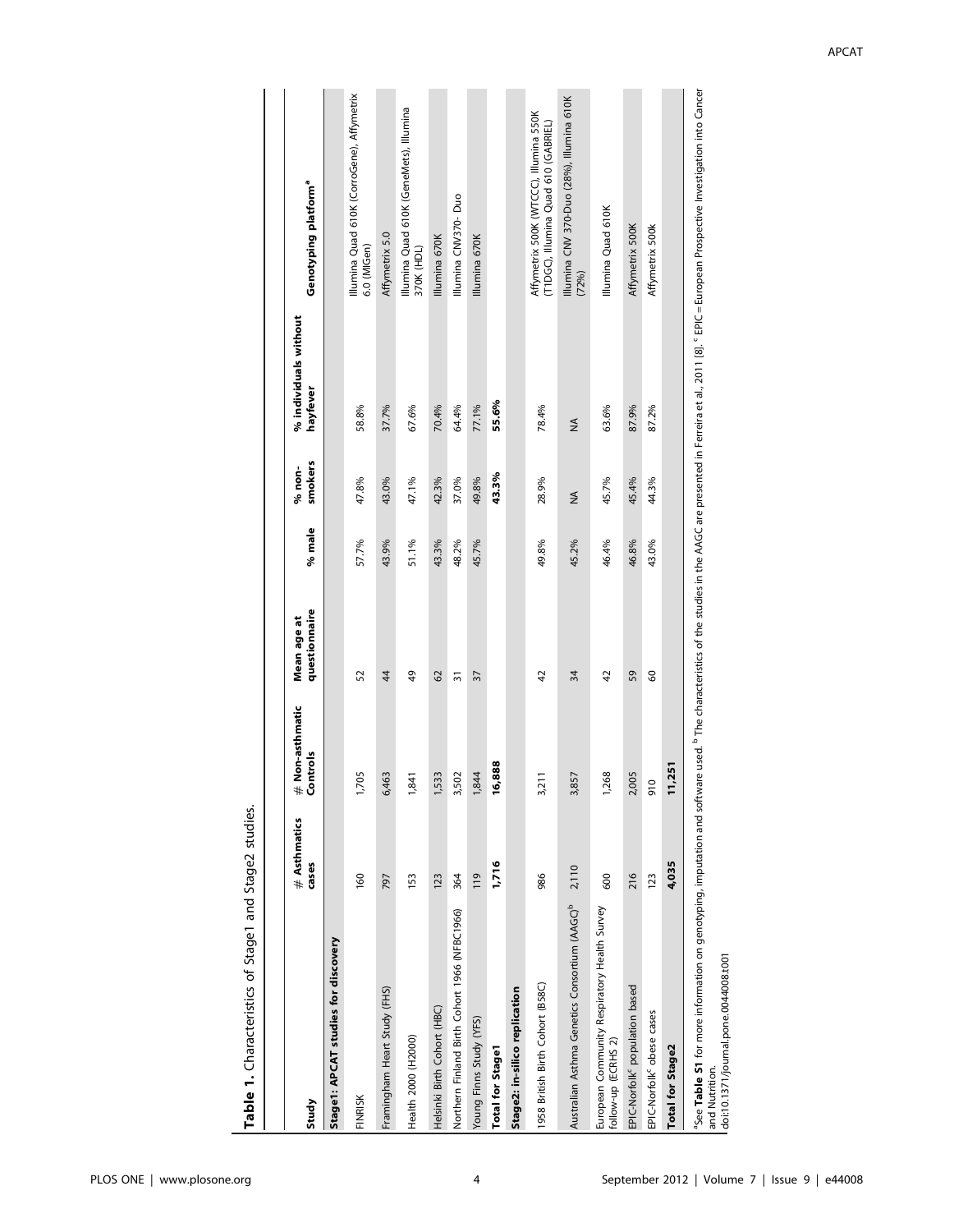Table 2. Results in APCAT for SNPs at loci with strong previously published evidence of association with asthma.

|                                                                                   |            |                           |                                      | <b>Reported</b>           |                        | <b>APCAT</b>          |                        | <b>APCAT+Reported</b> |                        |
|-----------------------------------------------------------------------------------|------------|---------------------------|--------------------------------------|---------------------------|------------------------|-----------------------|------------------------|-----------------------|------------------------|
| Gene in region <sup>a</sup>                                                       | <b>SNP</b> | <b>Study</b> <sup>b</sup> | <b>Effect</b><br>Allele <sup>c</sup> | OR (95% CI)               | $P$ value              | OR (95% CI)           | $P$ value <sup>d</sup> | OR (95% CI)           | $P$ value <sup>e</sup> |
| GSDMA, GSDMB, ORMDL3                                                              | rs3894194  | $\mathbf{1}$              | A                                    | 1.17(1.11, 1.23)          | 4.6E-09                | 1.11(1.04, 1.18)      | 2.3E-03                | 1.15(1.10, 1.19)      | $1.4E-10$              |
|                                                                                   | rs2305480  | 1                         | Α                                    | 0.85(0.81, 0.90)          | 9.6E-08                | 0.94(0.87, 1.01)      | 4.1E-02                | 0.89(0.84, 0.93)      | 1.6E-07                |
|                                                                                   | rs7216389  | $\overline{2}$            | T.                                   | $1.18$ $(1.11, 1.25)^{t}$ | $8.5E-08$ <sup>t</sup> | 1.11(1.04, 1.19)      | $2.1E-03$              | 1.15 (1.11,1.20)      | 2.6E-09                |
| IL33                                                                              | rs3939286  | 3                         | T.                                   | 1.12(1.07, 1.17)          | 5.3E-06                | 1.18 (1.10,1.26)      | 4.8E-05                | 1.13 (1.09,1.18)      | 3.6E-09                |
|                                                                                   | rs1342326  | $\mathbf{1}$              | C                                    | 1.20(1.13, 1.28)          | $9.2E-10$              | 1.18 (1.09,1.28)      | 2.5E-04                | 1.2(1.15, 1.25)       | 2.0E-12                |
| HLA-DQ                                                                            | rs9273349  | $\mathbf{1}$              | C                                    | 1.18 (1.13,1.24)          | 7.0E-14                | 1.22 $(1.07, 1.38)^9$ | 5.6E-03 $9$            | 1.19 (1.14,1.23)      | 2.8E-15                |
| IL18R1, IL1RL1                                                                    | rs3771166  | $\mathbf{1}$              | A                                    | 0.87(0.83, 0.91)          | 3.4E-09                | $0.89$ (0.82,0.97)    | 2.4E-03                | $0.88$ $(0.84, 0.92)$ | 7.0E-11                |
|                                                                                   | rs1420101  | 3                         | T                                    | 1.16(1.11, 1.21)          | 5.5E-12                | 1.16 (1.08,1.23)      | 9.9E-05                | 1.16 (1.12,1.20)      | 4.9E-15                |
| SMAD3                                                                             | rs744910   | $\mathbf{1}$              | A                                    | 0.89(0.86, 0.92)          | 3.9E-09                | $0.92$ $(0.85, 1.00)$ | 1.7E-02                | 0.90(0.86, 0.93)      | 5.7E-10                |
| <b>IL2RB</b>                                                                      | rs2284033  | 1                         | A                                    | 0.89(0.86, 0.93)          | 1.2E-08                | 0.98(0.91, 1.06)      | 3.1E-01                | 0.91(0.88, 0.95)      | 1.4E-07                |
| IL13                                                                              | rs1295686  | $\mathbf{1}$              | C                                    | 0.87(0.83, 0.92)          | 1.4E-07                | 0.90(0.82, 0.98)      | 5.4E-03                | $0.88$ $(0.84, 0.92)$ | 5.9E-09                |
| DENND1B                                                                           | rs2786098  | 4                         | Τ                                    | 0.70(0.63,0.78)           | 3.9E-11                | 0.93(0.89, 1.02)      | 5.8E-02                | $0.83$ $(0.76, 0.90)$ | 4.7E-08                |
| PDE4D                                                                             | rs1588265  | 5                         | G                                    | 0.85(0.87, 0.93)          | 2.5E-08                | $0.96$ $(0.85, 1.06)$ | $2.0E-01h$             | $0.87$ $(0.82, 0.92)$ | $1.1E-07$              |
| Loci with previous suggestive associations to asthma ( $P \le 5 \times 10^{-7}$ ) |            |                           |                                      |                           |                        |                       |                        |                       |                        |
| <b>RORA</b>                                                                       | rs11071559 | $\mathbf{1}$              | T.                                   | 0.85(0.80, 0.90)          | 1.1E-07                | $0.86$ $(0.75, 0.97)$ | 3.1E-03                | 0.85(0.80, 0.91)      | 2.4E-09                |
| RAD50                                                                             | rs2244012  | 6                         | G                                    | 1.64 (1.36,1.97)          | 3.0E-07                | 1.05 (0.96,1.14)      | 1.3E-01                | 1.14 (1.06,1.22)      | 1.5E-03                |
| <b>SLC22A5</b>                                                                    | rs2073643  | $\mathbf{1}$              | C                                    | 0.90(0.87, 0.94)          | 2.2E-07                | 0.96(0.88, 1.04)      | 1.6E-01                | 0.91(0.88, 0.95)      | 3.9E-07                |

Loci with previous genome-wide significant associations to asthma (P $<$ 5 $\times$ 10 $^{-8})$ 

<sup>a</sup>Gene shown is nearest gene to associated SNP. SNPs from the same locus are grouped together. <sup>b</sup>References: 1 = Moffatt et al. (2010) [17]; 2 = Moffatt et al. (2007) [7]; 3 = Gudbjartsson et al. (2009) [16]; 4 = Sleiman et al (2010) [13]; 5 = Himes et al (2009) [12]; 6 = Li et al. (2010) [22]. <sup>c</sup>Alleles are indexed to the forward strand of NCBI build36. <sup>d</sup>APCAT P values are one-tailed with respect to the direction of the original association. <sup>e</sup>P values are from fixed-effect inverse-variance model of meta analysis.<br><sup>f</sup>Pecults choure are from Meffatt et al.(2010 Results shown are from Moffatt et al (2010), which is the larger and more recent study. <sup>9</sup> SNP rs9273349 is present in NFBC1966 data set only. <sup>h</sup>Results exclude the Framingham Heart Study, which contributed to the original report in Himes et al (2009) <sup>i</sup>Shown here are the random effects P value in Gabriel data, the P value for fixed effects model had a genome wide significance P value of 1.4E-08 with no evidence of heterogeneity.

doi:10.1371/journal.pone.0044008.t002

subsample of the Australian samples in this report [8] had also suggested that an association with rs10197862, which is tightly correlated with rs13408661 ( $r^2$  = 0.932), was independent of other associated variants in the region. Quite recently, a study of ethnically diverse sample of Americans [18] identified a genomewide significant association at rs3771180/rs10173081, which are also tightly correlated with rs13408661  $(r^2 = 0.907$  and 1). Therefore, the combined data, including our conditional analyses, indicate that rs13408661 truly represents an additional genomewide significant signal of association with asthma at this locus.

Our second strongest signal is at rs9268516 ( $P_{\text{Stage1}}$  =  $1.2\times10^{-7}$ ;  $P_{\text{Stage2}} = 1.0\times10^{-3}$ ;  $P_{\text{Stage1+Stage2}} = 1.1\times10^{-8}$ ; Figure 2) in the HLA region on Chromosome 6, approximately 246 kb away from the rs9273349 variant ( $r^2 = 0.324$ ) identified by GABRIEL [17]. Conditional analysis (Table S3) indicates that the association at rs9273349 cannot completely explain the association at rs9268516, suggesting either the presence of multiple signals at this locus or the presence of a third variant (partially correlated with both rs9273349 and rs9268516) that explains the association at both of these variants.

None of the other variants had compelling evidence of replication in our Stage2 data (Table 3), although rs7861480 near IFNE showed a trend in the same direction  $(P=0.064)$ . We also examined the evidence for association of these 14 SNPs or their proxies in the GABRIEL data (estimates downloaded from http:// www.cng.fr/gabriel/results.html), excluding B58C and ECRHS (which participated in Stage2 of the APCAT study) and the occupational asthma cohorts. Consistent with our Stage2 results, we saw directionally consistent evidence of association at rs13408661  $(P = 7.0 \times 10^{-6})$  in the *ILIRL1/IL18R1* locus and rs9268516 in the HLA region ( $P = 0.069$ ); rs7861480 near IFNE showed directional consistency but was not significantly associated with asthma in GABRIEL  $(P=0.19)$ .

We also estimated the variance explained in the APCAT by the most strongly associated SNP at each of the previously reported loci. Under a liability threshold [28], and assuming a prevalence of 9% (the prevalence in APCAT), these SNPs together explain  $\sim$ 1.6% of the population variance in asthma risk (**Table S4**). Of course, additional variance is explained by multiple signals at each locus (such as at IL1RL1/IL18R1and HLA regions), variants at additional loci (such as at RORA), and variants yet to be discovered by additional genetic studies.

# Search for interactions with smoking and allergic status in APCAT

To our knowledge, there has been no genome-wide search for gene-environment interactions with smoking status or allergic status, two important modifiers for risk of developing asthma. We scanned  $\sim$ 2.2 million SNPs for gene-environment effects for smoking exposure in APCAT by comparing, for each SNP, the estimated association statistics with asthma in current smokers to the estimates in never smokers. The strongest evidence for interaction with smoking status did not reach genome-wide significance [estimated pooled odds ratio for interaction between rs1007026 (nearest genes are MOCS1 and DAAM2) and smoking status  $= 1.89$ ;  $95\%$  confidence interval 1.43 to 2.49,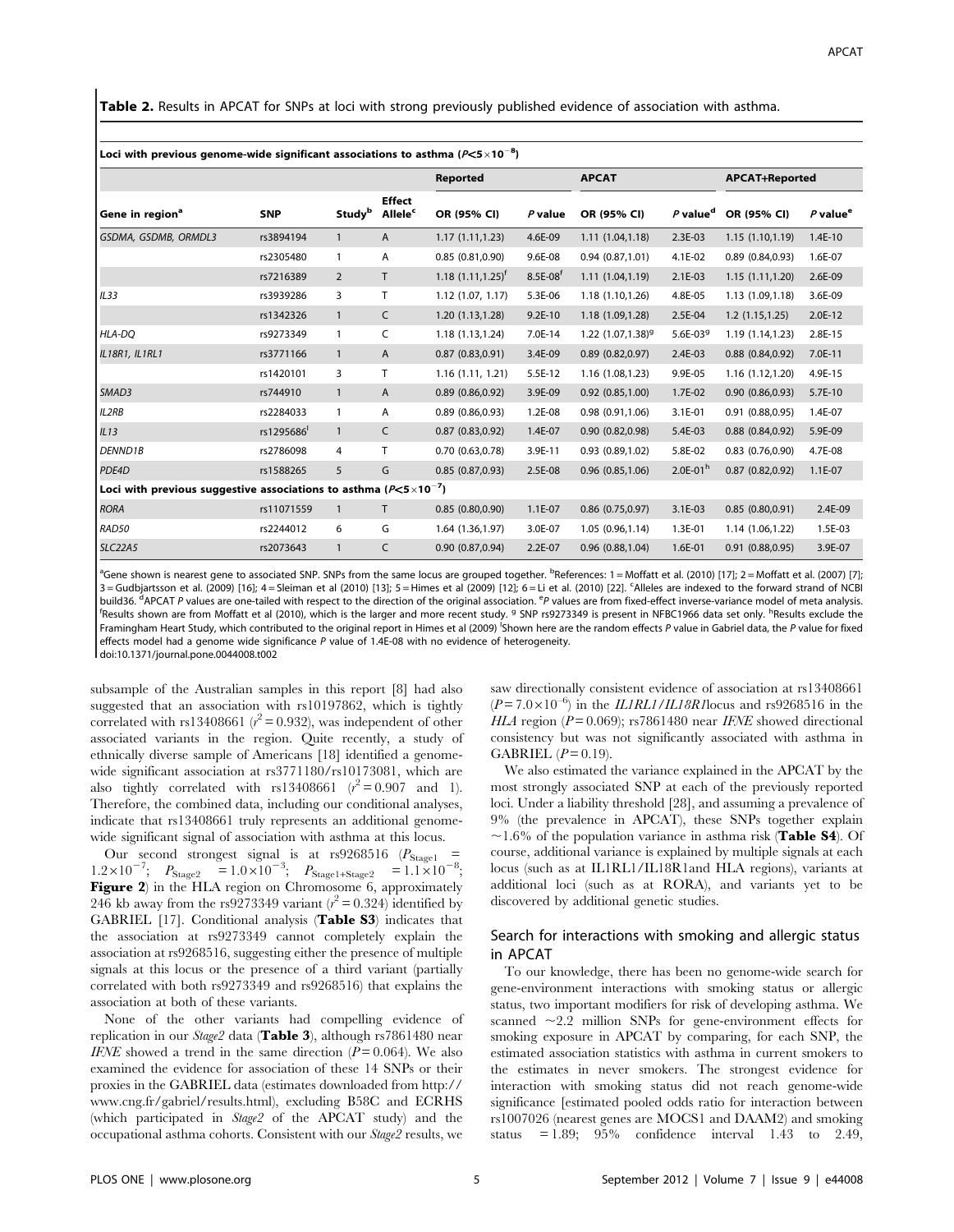| Nearest Gene(s)   | SNP        | Chr (position <sup>a</sup> ) | nate<br>allele <sup>a</sup><br>Effect<br>altern | Effect allele<br>frequency | Stage1 (APCAT) OR<br>(95% CI) and<br>$p$ value | (replication) OR<br>(95% CI) and<br>p value<br>Stage2 | Stage1 + Stage2<br>(95% CI) and<br>$p$ value<br>(pooled) OR | <b>GABRIEL<sup>b</sup></b> fixed-effects<br>and<br>(95% Cl)<br>p value<br>$\tilde{6}$ | (r <sup>2</sup> in HAPMAP CEU<br><b>GABRIEL SNP</b><br>APCAT SNP) <sup>c</sup><br>with |
|-------------------|------------|------------------------------|-------------------------------------------------|----------------------------|------------------------------------------------|-------------------------------------------------------|-------------------------------------------------------------|---------------------------------------------------------------------------------------|----------------------------------------------------------------------------------------|
| IL1RL1/IL18R1     | rs13408661 | 2 (102321514)                | $\frac{1}{2}$                                   | 0.84                       | 1.29(1.16, 1.44);<br>$P = 3.9E - 06$           | 1.19 (1.10, 1.29);<br>$P = 3.2E - 05$                 | 1.23(1.15, 1.31);<br>$P = 1.1E-09$                          | 1.15 (1.09, 1.22);<br>$P = 7.0E - 06$                                                 | rs3213733<br>$(r^2 = 0.83)$                                                            |
| BTNL2/HLA-DRA     | rs9268516  | 6 (32487467)                 | <b>T/C</b>                                      | 0.24                       | $1.26$ $(1.17, 1.37)$<br>$P = 1.2E - 07$       | 1.11 (1.04,1.17);<br>$P = 1.0E-03$                    | 1.15 (1.10, 1.21);<br>$P = 1.1E-08$                         | 1.05 $(0.99, 1.12)$ ;<br>$P = 6.9E-02$                                                | rs8180664<br>$(r^2 = 0.99)$                                                            |
| IFNE              | rs7861480  | 9 (21460997)                 | T/C                                             | 0.11                       | 1.28 (1.17, 1.39);<br>$P = 9.8E - 06$          | $1.09(1.00, 1.18);$<br>$P = 5.7E - 02$                | 1.17 (1.10,1.24);<br>$P = 1.7E-05$                          | $1.04$ (0.96,1.12);<br>$P = 1.9E-01$                                                  | rs10811568<br>$(r^2 = 0.87)$                                                           |
| CSMD <sub>1</sub> | rs2977724  | 8 (4911545)                  | <b>T/C</b>                                      | 0.88                       | $1.34(1.21, 1.46)$ ;<br>$P = 5.6E - 06$        | $1.07(0.99, 1.15);$<br>$P = 1.0E-01$                  | $1.14(1.08, 1.21)$ ;<br>$P = 1.2E - 04$                     | 0.98 (0.90, 1.05);<br>$P = 7.4E - 01$                                                 | Same SNP                                                                               |
| SLC6A15/TMTC2     | rs4882411  | 12 (83141816)                | A/C                                             | 0.76                       | $1.22$ $(1.14, 1.31)$ ;<br>$P = 7.3E - 06$     | $1.05(0.99, 1.15);$<br>$P = 1.0E-01$                  | 1.11 (1.06, 1.16);<br>$P = 8.3E - 05$                       | $1.03$ (0.98,1.08);<br>$P = 1.5E-01$                                                  | rs1564606<br>$(r^2 = 0.91)$                                                            |
| ATP2B2            | rs26310    | 3 (10347840)                 | TΙC                                             | 0.67                       | $1.22$ $(1.13, 1.30)$ ;<br>$P = 7.1E-06$       | 1.05 $(0.99, 1.11)$ ;<br>$P = 9.2E - 02$              | 1.10 (1.05, 1.15);<br>$P = 7.7E-05$                         | 1.01 (0.96, 1.06);<br>$P = 3.2E - 01$                                                 | Same SNP                                                                               |
| DACH1/C13orf37    | rs1460456  | 13 (71402712)                | $\frac{1}{2}$                                   | 0.21                       | $1.22$ $(1.13, 1.31)$ ;<br>$P = 1.5E - 05$     | $1.02$ (0.93,1.04);<br>$P = 7.0E-01$                  | 1.10(1.04, 1.16)<br>$P = 1.7E-03$                           | 1.03 $(0.96, 1.09)$ ;<br>$P = 2.2E-01$                                                | Same SNP                                                                               |
| ZNF479/MIR3147    | rs10227804 | 7 (57341784)                 | $\frac{1}{2}$                                   | 0.48                       | 1.19 (1.12, 1.26);<br>$P = 2.5E - 06$          | $0.98$ $(0.93, 1.04)$ ;<br>$P = 5.8E-01$              | $1.06$ $(1.02, 1.11)$ ;<br>$P = 1.1E - 02$                  | $0.99$ $(0.93, 1.05)$ ;<br>$P = 5.9E-01$                                              | $r s 1403937$<br>$(r^2 = 0.95)$                                                        |
| TRERF1            | rs4714586  | 6 (42352608)                 | $\frac{1}{2}$                                   | 0.41                       | 1.18(1.11, 1.25)<br>$P = 9.3E - 06$            | $0.98$ (0.92,1.03);<br>$P = 4.2E-01$                  | 1.05 (1.00, 1.09);<br>$P = 3.9E - 02$                       | $0.99$ $(0.94, 1.04)$ ;<br>$P = 6.7E - 01$                                            | Same SNP                                                                               |
| SPRY1/ANKRD50     | rs2553377  | 4 (170622584)                | $\lambda$ C                                     | 0.20                       | 1.23(1.13, 1.32);<br>$P = 2.4E - 05$           | $0.97(0.89, 1.04);$<br>$P = 3.8E-01$                  | $1.06$ $(1.00, 1.12)$ ;<br>$P = 5.2E - 02$                  | 1.01 (0.95, 1.08);<br>$P = 3.4E - 01$                                                 | Same SNP                                                                               |
| <b>MECOM</b>      | rs1918969  | 3 (170622584)                | <b>T/C</b>                                      | 0.55                       | 1.18 (1.11, 1.26);<br>$P = 9.0E - 06$          | $0.99$ $(0.93, 1.04)$ ;<br>$P = 6.4E-01$              | 1.05 (1.01, 1.10);<br>$P = 2.4E - 02$                       | 1.00 $(0.95, 1.05)$ ;<br>$P = 5.4E-01$                                                | $r$ s4245909<br>$(r^2 = 0.78)$                                                         |
| NEDD4L            | rs292448   | 18 (54047200)                | <b>A/C</b>                                      | 0.69                       | 1.21 (1.12, 1.29);<br>$P = 1.2E - 05$          | $0.98$ $(0.92, 1.04)$ ;<br>$P = 5.4E-01$              | 1.05 (1.00, 1.10);<br>$P = 3.7E - 02$                       | 1.02 (0.97, 1.07);<br>$P = 2.7E - 01$                                                 | $rs292451$<br>$(r^2 = 0.96)$                                                           |
| SLC7A11/PCDH18    | rs6825001  | 4 (139122321)                | $\frac{1}{2}$                                   | 0.10                       | 1.27(1.15, 1.39)<br>$P = 8.1E - 05$            | 1.06(0.97, 1.15)<br>$P = 2.3E - 01$                   | 1.05(0.98, 1.12)<br>$P = 1.6E - 02$                         | $0.90(0.81, 0.98);$<br>$P = 9.9E-01$                                                  | Same SNP                                                                               |
| GPD1L/CMTM8       | rs7620066  | 3 (32194428)                 | T/A                                             | 0.35                       | 1.14 (1.06, 1.22);<br>$P = 8.7E - 04$          | 0.95(0.89, 1.01);<br>$P = 8.3E - 02$                  | 1.02 (0.97, 1.06);<br>$P = 5.3E - 01$                       | 1.04 (0.99, 1.09);<br>$P = 7.9E - 02$                                                 | $r s7644491$<br>$(r2 = 0.84)$                                                          |

Table 3. Replication results for top signals from APCAT (Stage1 N = 18,604) in additional studies (Stage 2 N $N = 15,576$ ) and in GABRIEL.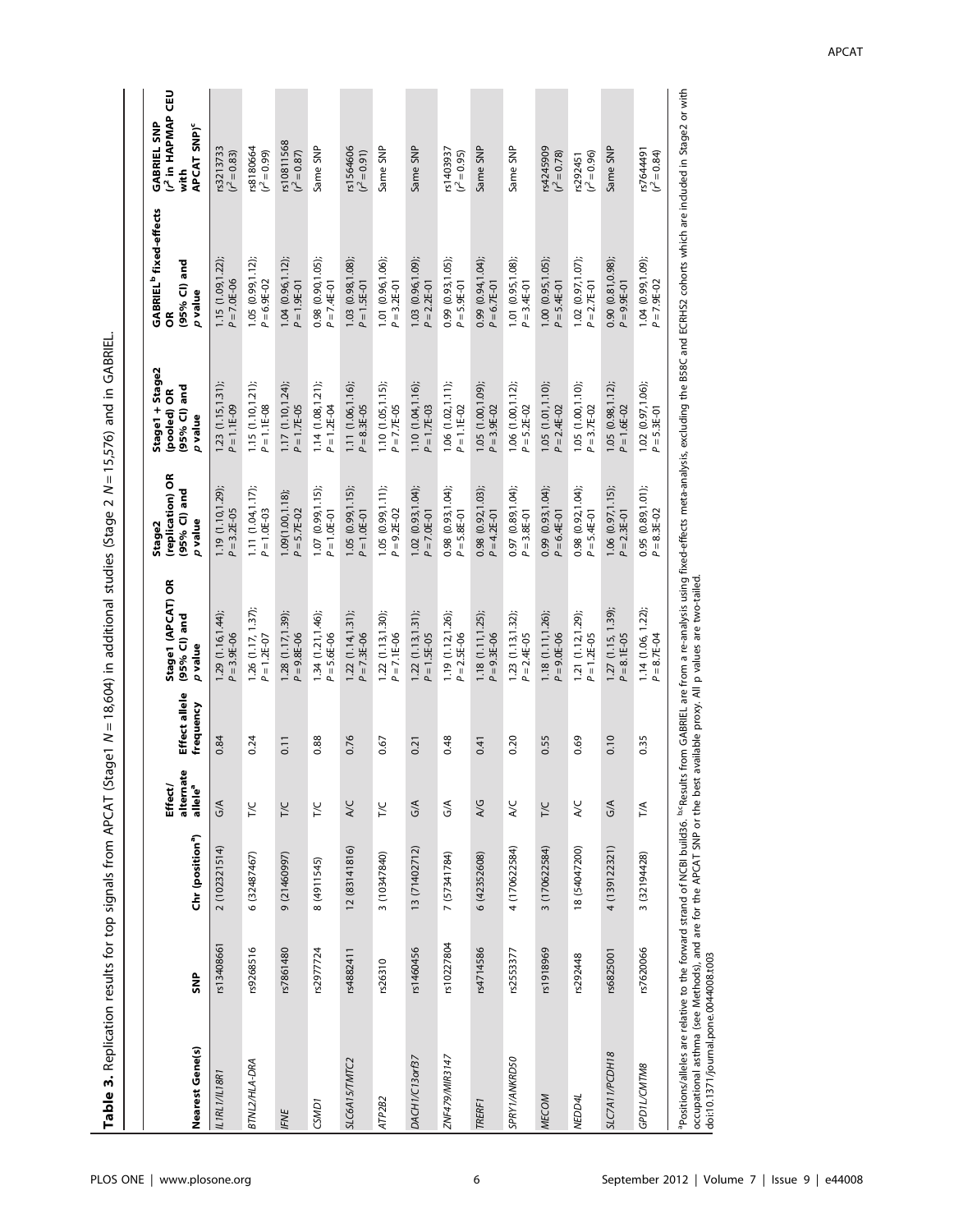

Figure 1. Regional association and forest plots for rs13408661 in the IL1RL1/IL18R1 locus. For the regional plot, the lead SNP is indicated by a purple diamond, and the degree of linkage disequilibrium (r<sup>2</sup>) of other SNPs in the region to the lead SNP is indicated by the color scale. Genes are shown below, and estimated recombination rate is indicated by the blue lines. Note that the regional plot is based on Stage1 (pooled) estimates only. For the forest plot, the estimated odds ratio and 95% confidence interval for each individual study is shown by the boxes (scaled to sample size) and lines; pooled estimates and 95% confidence intervals are indicated by diamonds. doi:10.1371/journal.pone.0044008.g001



Figure 2. Regional association and forest plots for rs9268516 in the HLA region, with symbols as in Figure 1. doi:10.1371/journal.pone.0044008.g002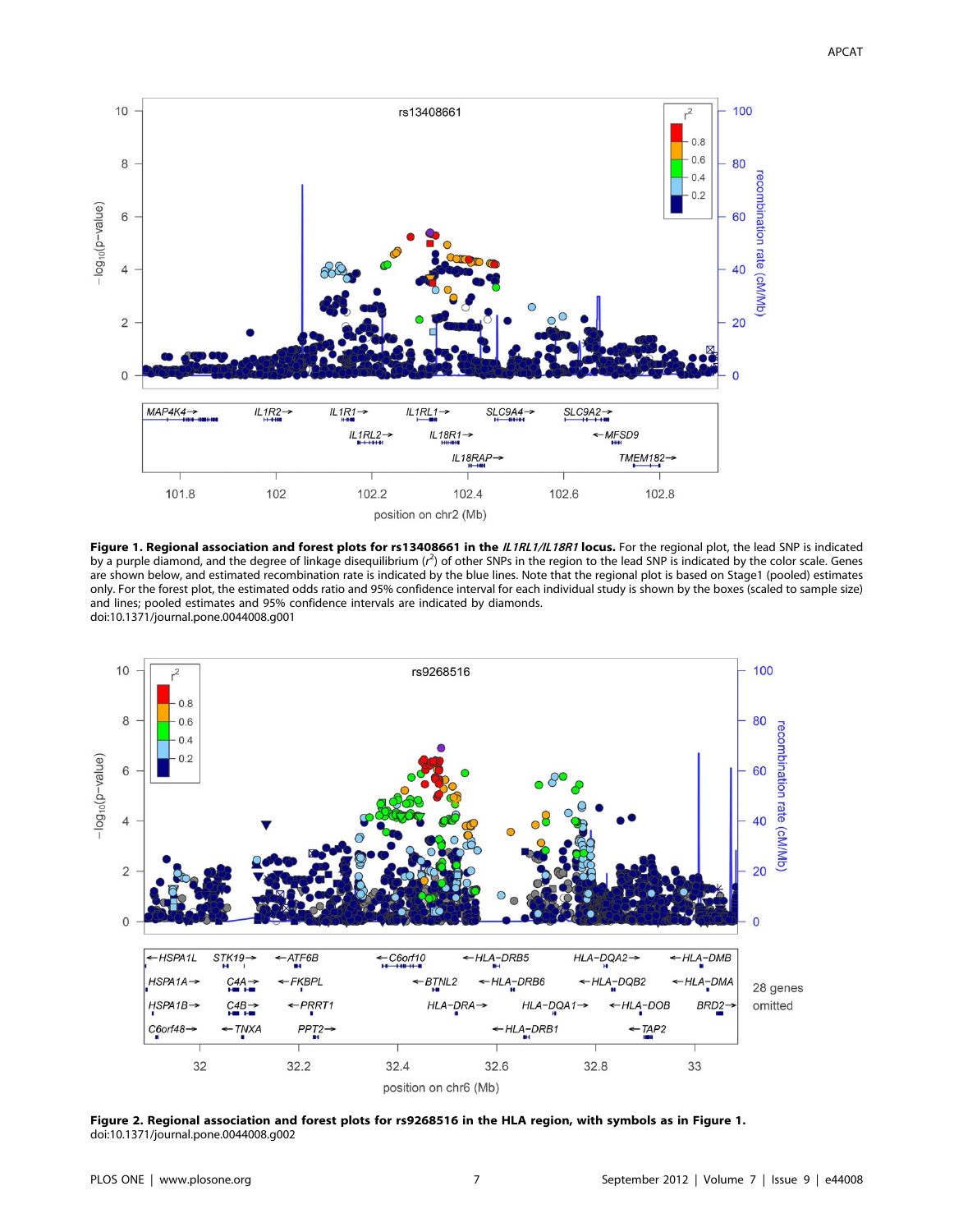$P = 8.6 \times 10^{-6}$ ; Figure S3]. Similarly, we scanned for interactions with allergic status in APCAT by comparing, for each SNP, the estimated association statistics for asthma in individuals with hay fever (the most commonly available measure of allergic risk factors in the APCAT studies) to the estimates in individuals without hay fever. The locus with the strongest evidence of interaction with allergic status did not reach genome-wide significance either [estimated pooled odds ratio for interaction between rs17136561 (located in SLC22A23 which overlaps with PSMG4 and TUBB2B) and hay fever status  $= 1.64$ ; 95% confidence interval 1.33 to 2.02,  $P = 2.3 \times 10^{-6}$ ; Figure S3]. We did not pursue either of these loci further.

We also investigated whether the associations of the previously known or suggestive loci, and the signals emerging from this paper  $(rs13408661$  near the  $ILIRL1/IL18RI$  genes and  $rs9268516$  in the HLA region), differed in association by smoking or allergic status. The direction of association for asthma in the never smokers and also in non-allergic individuals  $(i.e.$  the healthy subgroups) were generally consistent with the unstratified analysis, but with weaker signals as expected with reduced sample sizes (Table S5). A formal test for heterogeneity between smoking strata indicated no significant differences. Similarly, there was no significant heterogeneity for the allergic strata except possibly for rs2284033 in IL2RB ( $P_{\text{heterogeneity}} = 0.038$ ), where opposite directions of association with asthma were observed in the two allergic strata, and for rs11071559 in RORA ( $P_{heterogeneity} = 0.059$ ) where the signal for asthma association appears to be seen predominantly in the allergic individuals.

## Materials and Methods

#### Participants and Studies

Cases and controls for the discovery study were drawn from six population-based studies of individuals of European ancestry: FINRISK [29], Framingham Heart Study [30], Health 2000 [31], Helsinki Birth Cohort [32], Northern Finland Birth Cohort of 1966 [33] and Young Finns Study [34]. All cohorts were genotyped using commercially available genotyping arrays and SNPs which passed QC filters were used to impute up to 2.5 million SNPs using HapMap CEU as the reference. Participants for the in silico replication were drawn from the 1958 British Birth Cohort (B58C) [7], the Australian Asthma Genetics Consortium (AAGC) [35], European Community Respiratory Health Survey followup (ECRHS) [36] and EPIC-Norfolk [37]. Study characteristics are given in Table 1 and Supplementary Methods; genotyping and imputation details are given in Table S1. The most strongly associated SNPs from APCAT were checked for validity after re-analysis of data from the GABRIEL (A Multidisciplinary Study to Identify the Genetic and Environmental Causes of Asthma in the European Community) study [17] (excluding B58C, ECRHS2 and cohorts with occupational asthma) made available at www.cng.fr/gabriel (Table 3).

# Phenotype definition and stratification

Cases were defined as individuals who had given an affirmative questionnaire response to the question ''Have you ever been diagnosed with asthma?'' (exact wording varied among questionnaires - see Supplementary Methods). The remaining subjects served as healthy controls if they did not affirmatively respond to any of the following: self-reported asthma without a physician diagnosis, chronic obstructive pulmonary disease, emphysema, chronic bronchitis, chronic cough associated with wheeze, other lung disease, or  $FEV_1 < 70\%$  of predicted. Individuals with reports of chronic obstructive pulmonary disease, emphysema, chronic

bronchitis, or other lung diseases were also excluded from the cases.

We also conducted two stratified analyses of asthma: smokingstratified and allergy-stratified. Allergic status was defined using an affirmative response to the question ''Have you ever had hay fever or other allergic nasal symptoms?'' (exact wording varied among questionnaires), as this was the most uniformly available information on allergy in APCAT. Participants were divided into three smoking categories: never smokers, ex-smokers if smoked regularly more than a year ago or current smokers if currently smoking or smoked regularly in past year.

#### Statistical analyses

The association statistic for each SNP oriented towards the forward strand and was calculated assuming an additive genetic model adjusting for sex, ancestry-informative principal components, and (in non-birth cohorts) for age. In the family-based Framingham Heart Study, the association analysis was done controlling for family structure using the GWAF package in R [38]. The data for FINRISK, Health 2000, the Helsinki Birth Cohort, and the Young Finns Study were analyzed together with an adjustment term for cohort. The data from this combined dataset along with data from the Framingham Heart Study and the Northern Finland Birth Cohort of 1966 were meta-analyzed and verified using the fixed effect inverse-variance method implemented in METAL [39] and R. Genomic control was applied at the individual study level as well as in meta-analysis stage. Approximately 2.2 million SNPs with imputation quality (info)  $>0.30$  and minor allele frequency (MAF)  $>5\%$  were analyzed.

#### SNP selection for in silico replication

We selected a locus (defined as a region 500 kb wide) for further follow-up if it either contained a single SNP with  $P<10^{-6}$  or multiple SNPs with  $P<10^{-5}$ . The "sentinel SNP" was defined as the SNP with the most significant  $P$  value and was included in the replication list.

# **Discussion**

We completed a genome-wide association study of a simple asthma phenotype – self-report of ever having been diagnosed by a physician with asthma – from 18,604 participants from six population-based studies comprising the APCAT consortium. We performed follow-up analyses of the top signals from APCAT in 15,286 additional individuals. These results provided strong evidence for an additional associated variant in the HLA region, a known asthma locus, and confirmed recent reports of multiple associations at the IL1RL1/IL18R locus. We also examined the evidence for association in APCAT of SNPs with previous genome-wide or suggestive evidence of asthma, and show that the results from our population-based studies validate and in one case newly establish genome-wide significant associations with asthma. Finally, we found no evidence of genes modifying the relation between smoking and asthma or the relationship between hay fever and asthma.

The present study has several strengths. First, it demonstrates the usefulness of a large untapped resource to complement genetic studies of asthma: population-based studies with genome-wide genotype data and a simple asthma phenotype: self-reported information on doctor-diagnosed asthma. We also present the first comprehensive search for genetic interactions with smoking status and with hay fever, two important modifiers of asthma development. Finally, we provide evidence for new genome-wide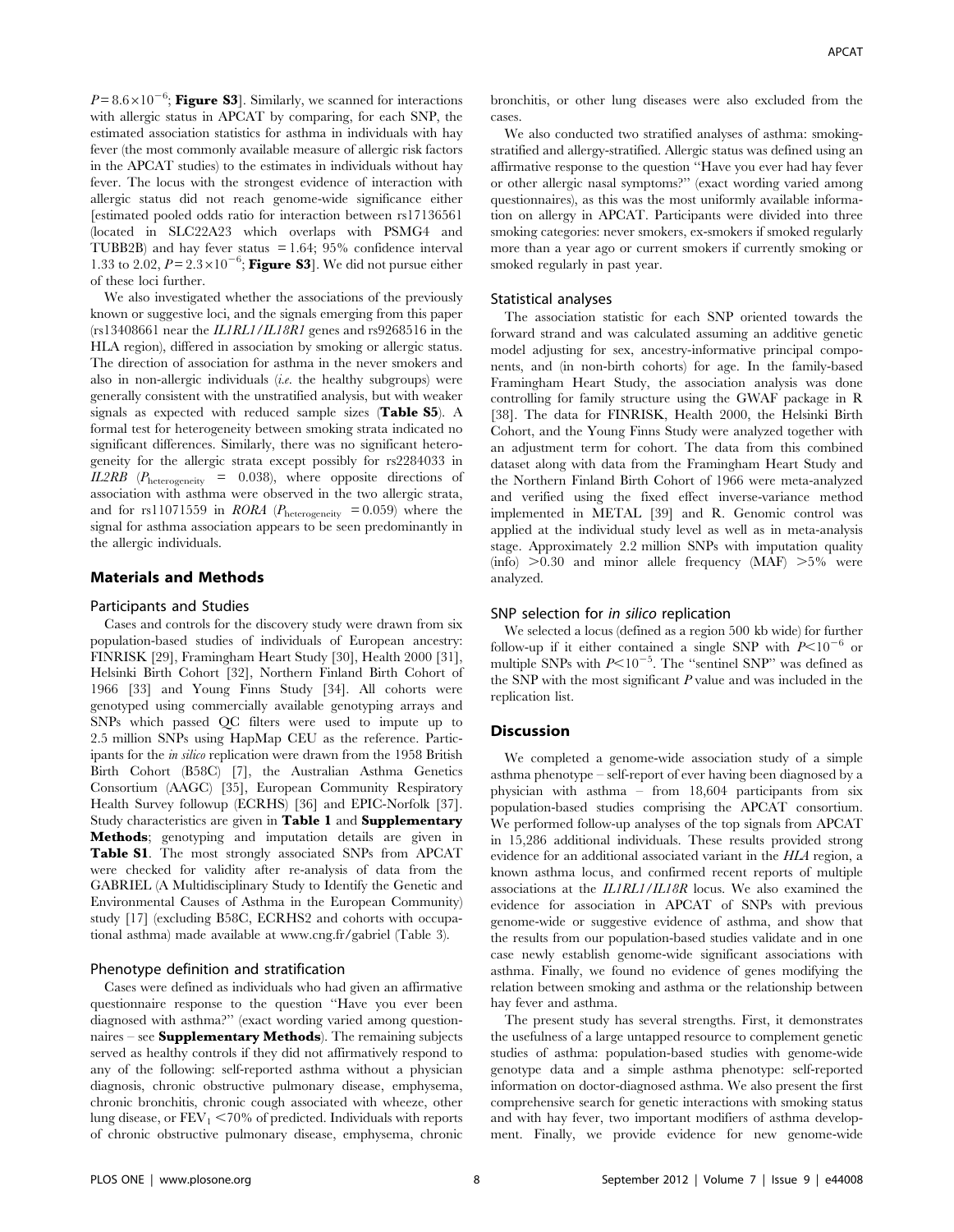significant associations with asthma: one novel signal where there was prior suggestive evidence of association (RORA), one independent novel signal at a previously associated locus (the HLA region), and one previously associated locus where we demonstrate multiple independent signals (IL1RL1/IL18R1).

It is important to recognize some limitations of this present study. First, the constituent studies in APCAT studies have limited information on asthma, such as age of asthma onset or severity of symptoms, which prevents a more detailed investigation of associated loci. Second, although controls were carefully selected to exclude individuals with other respiratory diseases or abnormalities on spirometry (see methods) that may share pleiotropic risk alleles with asthma, the choice of controls in population-based cohorts is potentially subject to misclassification bias due to the inclusion of undiagnosed cases among the controls. We note that this problem is common to many study designs for diseases with variable age at onset such as asthma, but does not prevent the identification of new disease markers. Third, the power to detect novel associations in population based studies is restricted by the low prevalence of disease (our prevalence was  $\sim 9\%$ ) compared to a case-control study of an equivalent total sample size and an equal number of cases to controls. However, we note that the large number of additional available population-based studies similar to the ones in APCAT still represent a large untapped pool of genotyped cases. Fourth, we only examined SNPs with frequencies above 5%, so have not tested rarer variants for association to asthma. Finally, the use of self-reported diagnosis of asthma in the APCAT cohorts, even though it was doctor-diagnosed, may also have led to misclassification within cases.

Despite these limitations, we were able to independently validate 10 of 13 SNPs previously reported as being associated for asthma through GWA studies, which indicates that populationbased studies with simple asthma phenotypes can indeed complement ongoing genetic studies in asthma. For most (but not all) of these variants, the estimated effect sizes in APCAT are smaller than reported, which could be due to the ''winner's curse'' phenomenon [40], slightly greater misclassification in our cohorts, or other differences between this study and previous reports. However, the fact that most of the APCAT odds ratios fall within the 95% confidence intervals of the original reports and the pvalues typically becomes more significant when combined with the APCAT data suggests that the power gained by adding population-based studies still outweigh the effects of any misclassification there may be. When the reported estimates are combined with our data, the variant rs11071559 in RORA reaches genomewide significance. In the subsequent analysis, the association in RORA was perhaps more strongly associated with asthma in individuals with hay fever. This gene belongs to a subfamily of nuclear orphan receptors suggested to negatively regulate inflammatory response [41]. Interestingly, RORA deficient mice have diminished capacity to mediate allergic inflammatory response [41,42,43]. A recent paper found that RORA is critical for the development of nuocytes, which are part of the innate immune response and contribute to asthma response, in mice [44] Another recent study that looked at asthma candidate genes found that RORA is differentially expressed during lung development in both mouse and human [45].

By analyzing the results of meta-analysis of APCAT studies, we identified and successfully replicated associations of rs13408661 in the IL1RL1/IL18R1 region and of rs9268516 in the HLA region; the association with rs13408661 is in agreement with recent findings [8,18]. These two loci had originally been reported to contain other strongly associated variants [16,17], which we now show are distinct from the ones we identify. Observing multiple

signals at a locus could either be due to multiple true causal variants, as seen in genetic studies for height and other polygenic traits [22,46], or due to a single causal variant that is not well tagged by either signal. While fine mapping of data in these regions would be required to resolve this problem conclusively, we note that the variants we identified were only modestly correlated with published variants and remain significant even after conditioning on known risk variants. Thus, our data provide two genome-wide significant signals of association at known loci that are distinct from the first variants originally reported to be associated with asthma at genome-wide significance, and in one case (HLA) is not accounted for by the known associations.

Finally, we present the first comprehensive search for genetic interactions with smoking status and with hay fever, two potentially important modifiers of asthma development. In our studies, we found no convincing evidence for SNPs that interacted with either smoking or hay fever. A larger meta-analysis would be required to confirm the absence or existence of such geneenvironment effects for asthma.

In conclusion, these results strongly suggest that GWA studies of population-based cohorts with simple asthma phenotypes are an effective approach to find novel asthma-associated variants, replicate signals identified in other studies, and provide estimates that are representative of the demography and disease spectrum. Such cohorts are an untapped resource that can be utilized to complement genetic studies of asthma. We anticipate that many more population-based studies could be leveraged to assist with discovery of asthma susceptibility loci, which could potentially lead to more effective or targeted therapies and preventions.

#### Supporting Information

Figure S1 Correlation between unstratified analysis and smoking or allergic-status stratified analyses. (TIF)

Figure S2 Quantile-quanitle plot and Manhattan plot for meta-analyses of asthma (basic unstratified analysis) in **APCAT.** The shaded area in the quantile-quantile plot shows the 95% confidence intervals. (TIF)

Figure S3 Manhattan plot for interaction effect for smoking exposure and for allergic status and a graphical depiction of the odds ratios for the best signals. (TIF)

Supplementary Methods S1 Supplementary Methods and Materials.

(DOCX)

Table S1 Genotyping platform, calling algorithm, imputation details and software used in Stage 1 and Stage 2 studies. (DOCX)

Table S2 Loci with previous genome-wide significant associations to asthma  $(P \le 5x10^{-8})$  in Japanese populations.

(DOCX)

Table S3 Conditional analysis on novel signals in APCAT.

(DOCX)

Table S4 Variance explained by the GWAs hits under a liability threshold model.

(DOCX)